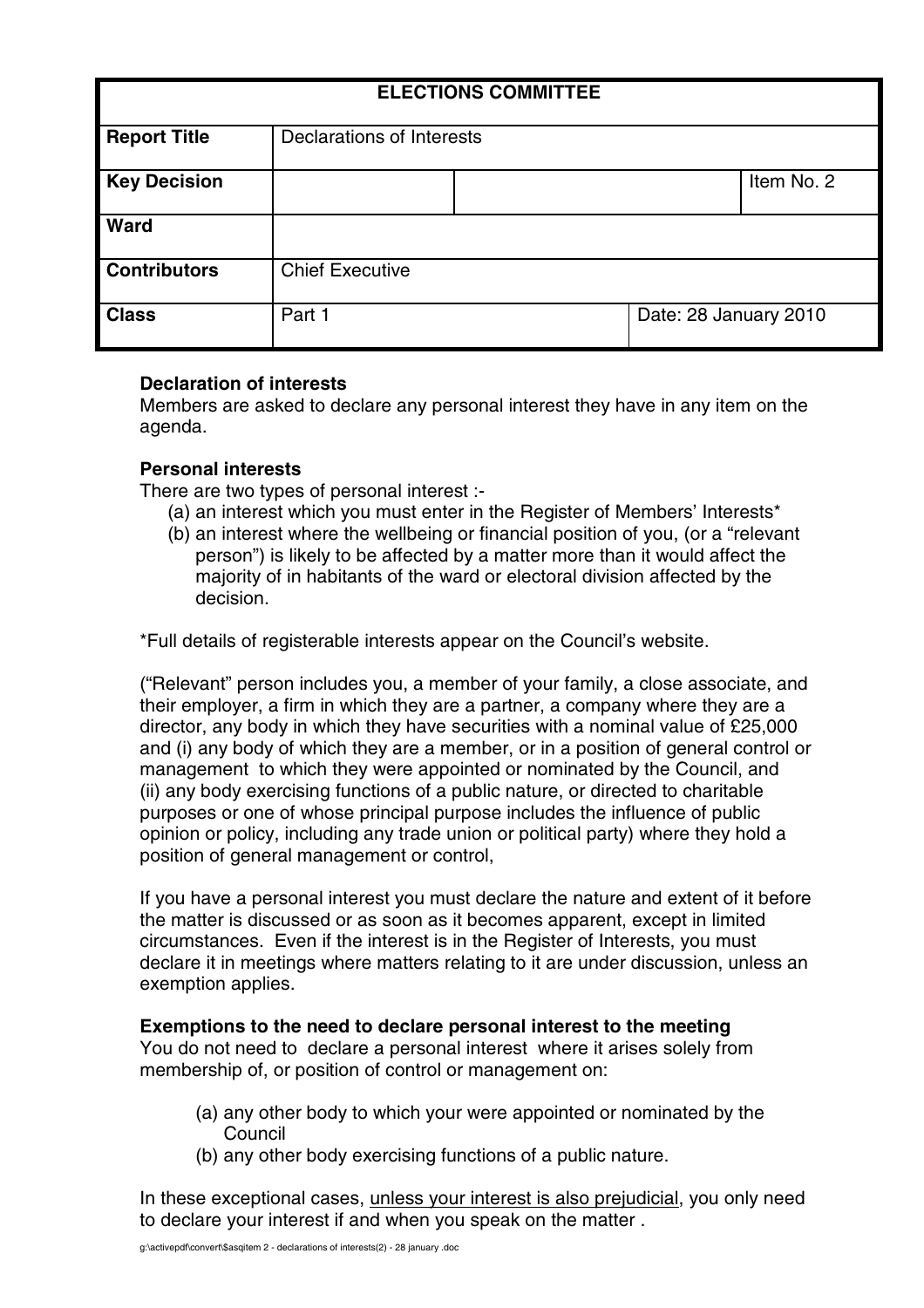## **Sensitive information**

If the entry of a personal interest in the Register of Interests would lead to the disclosure of information whose availability for inspection creates or is likely to create a serious risk of violence to you or a person living with you, the interest need not be entered in the Register of Interests, provided the Monitoring Officer accepts that the information is sensitive. Where this is the case, if such an interest arises at a meeting, it must be declared but you need not disclose the sensitive information.

### **Prejudicial interests**

Your personal interest will also be prejudicial if all of the following conditions are met:

- (a) it does not fall into an exempt category (see below)
- (b) the matter affects either your financial interests or relates to regulatory matters - the determining of any consent, approval, licence, permission or registration
- (c) a member of the public who knows the relevant facts would reasonably think your personal interest so significant that it is likely to prejudice your judgement of the public interest.

## **Categories exempt from being prejudicial interest**

- (a)Housing holding a tenancy or lease with the Council unless the matter relates to your particular tenancy or lease; (subject to arrears exception)
- (b) School meals, school transport and travelling expenses; if you are a parent or guardian of a child in full time education, or a school governor unless the matter relates particularly to the school your child attends or of which you are a governor;
- (c) Statutory sick pay; if you are in receipt
- (d) Allowances, payment or indemnity for members
- (e)Ceremonial honours for members
- (f) Setting Council Tax or precept (subject to arrears exception)

## **Effect of having a prejudicial interest**

If your personal interest is also prejudicial, you must not speak on the matter. Subject to the exception below, you must leave the room when it is being discussed and not seek to influence the decision improperly in any way.

#### **Exception**

The exception to this general rule applies to allow a member to act as a community advocate notwithstanding the existence of a prejudicial interest. It only applies where members of the public also have a right to attend to make representation, give evidence or answer questions about the matter. Where this is the case, the member with a prejudicial interest may also attend the meeting for that purpose. However the member must still declare the prejudicial interest, and must leave the room once they have finished making representations, or when the meeting decides they have finished, if that is earlier. The member cannot vote on the matter, nor remain in the public gallery to observe the vote.